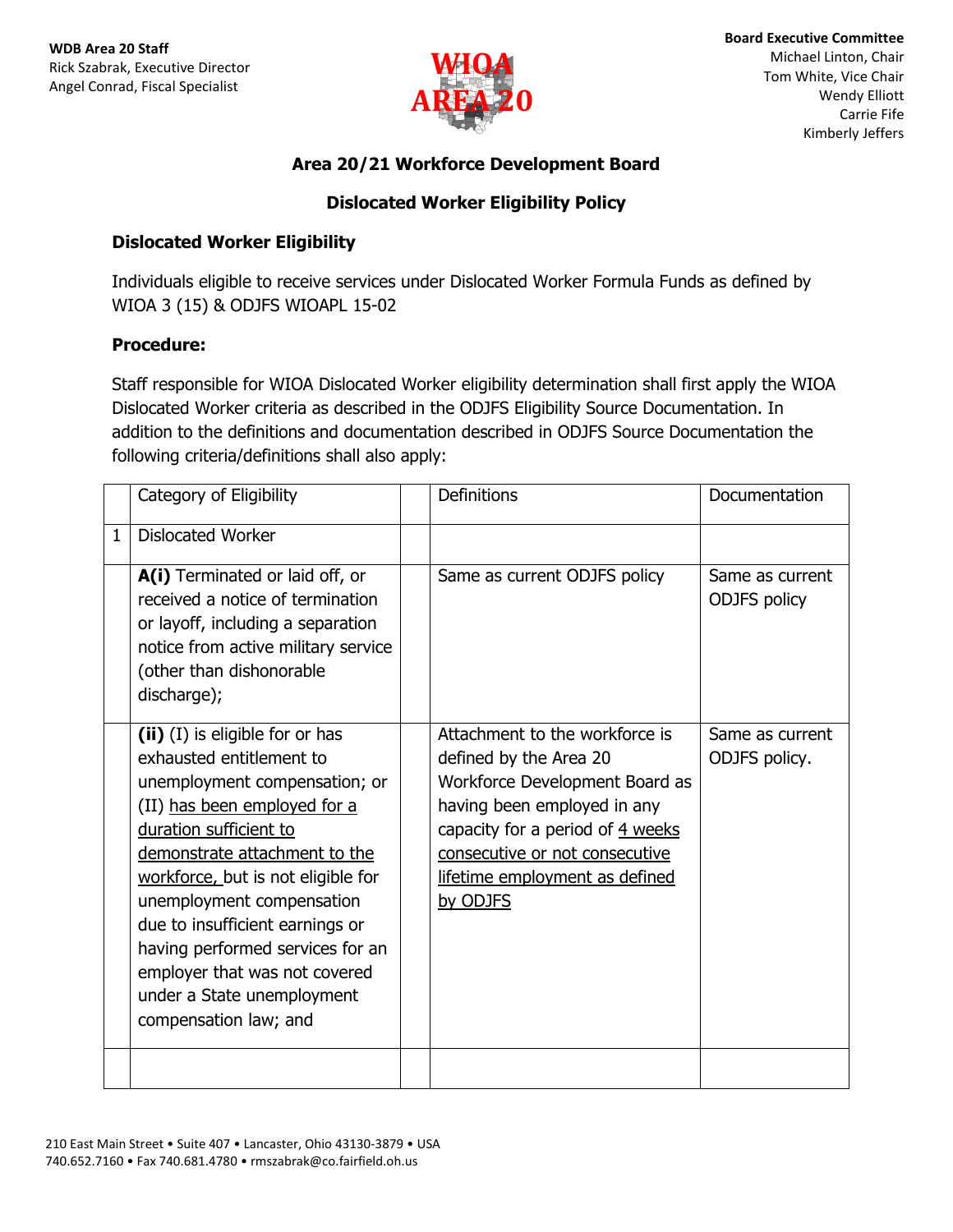

Michael Linton, Chair Tom White, Vice Chair Wendy Elliott Carrie Fife Kimberly Jeffers

|                | (iii) is unlikely to return to a<br>previous industry or occupation:                                                 | a | This is defined as an individual:<br>Discharged from the military<br>within the last 12 months whose<br>duties are not transferable to<br>civilian life<br>Whose skills are no longer<br>relevant to their previous<br>occupation<br>Terminated from their previous<br>employment without a reference<br>Who lacks the skills or education<br>for a current in-demand<br>occupation<br>Whose commute to a job for<br>which the individual has the skills<br>or education is in excess of an<br>hour in each direction<br>Has failed at obtaining<br>employment in previous<br>occupation after applying for 6 | Same as current<br>ODJFS policy and<br>any of the<br>following:<br>Termination for<br>Cause Letter<br>Educational<br>records<br>Medical<br>information<br>Current and<br>employment<br>addresses<br>Use employment<br>log, documented<br>by local OMJ |
|----------------|----------------------------------------------------------------------------------------------------------------------|---|---------------------------------------------------------------------------------------------------------------------------------------------------------------------------------------------------------------------------------------------------------------------------------------------------------------------------------------------------------------------------------------------------------------------------------------------------------------------------------------------------------------------------------------------------------------------------------------------------------------|-------------------------------------------------------------------------------------------------------------------------------------------------------------------------------------------------------------------------------------------------------|
| $\overline{2}$ | They are long-term unemployed<br>individual, defined as being<br>unemployed for the last 27<br>consecutive weeks, or |   | jobs<br>Same as current ODJFS policy                                                                                                                                                                                                                                                                                                                                                                                                                                                                                                                                                                          | Same as ODJFS                                                                                                                                                                                                                                         |
| 3              | They are a self-employed<br>individual who is now<br>unemployed.                                                     | Q | Unemployment in the county in<br>which their business is located is<br>6% or above<br>They can show business losses of<br>at least 5% from the previous<br>tax year                                                                                                                                                                                                                                                                                                                                                                                                                                           | Ohio Labor<br>Market<br>Information<br>Self attestation<br>IRS Form 1040                                                                                                                                                                              |